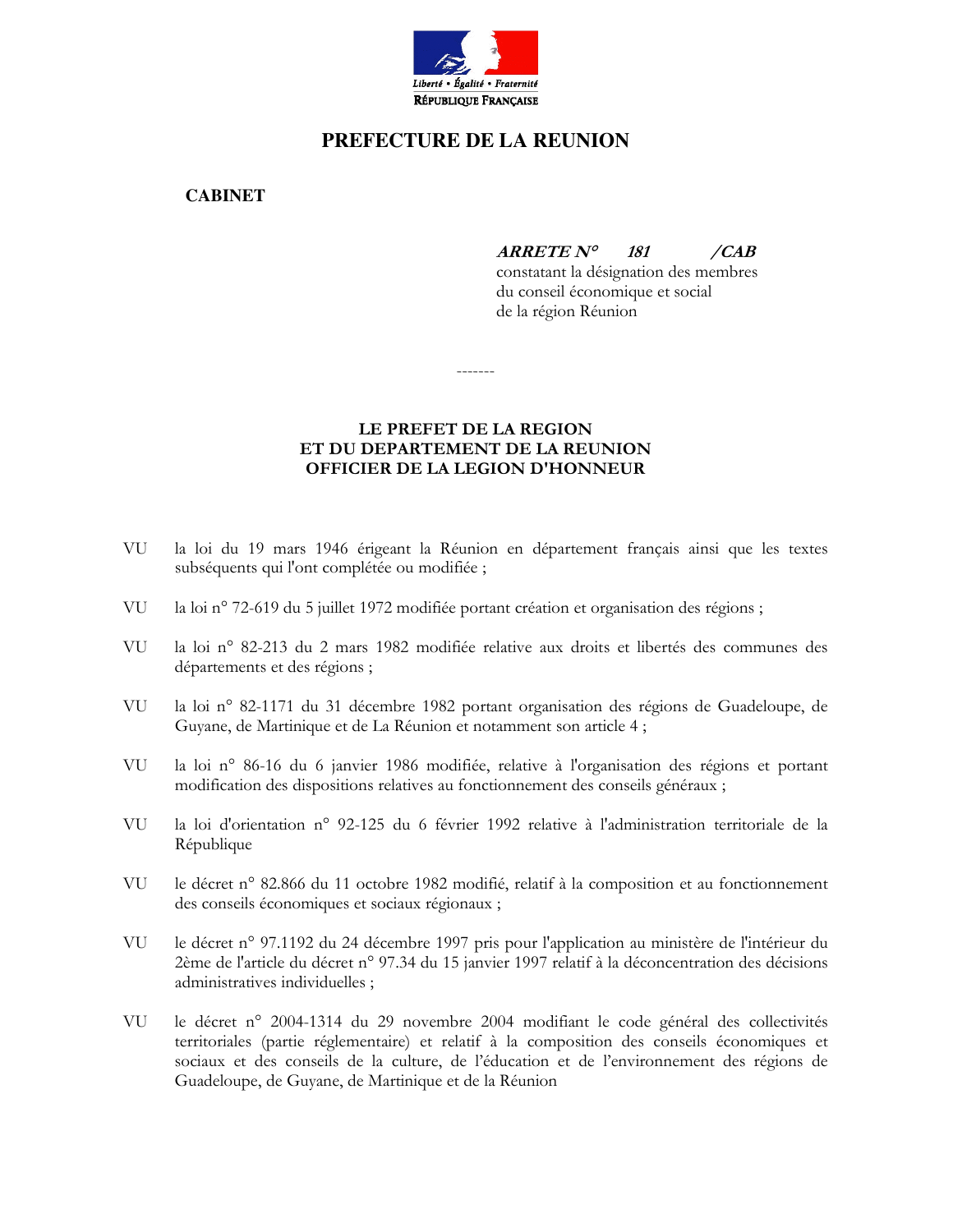VU les désignations auxquelles ont procédé les associations et organismes mentionnés dans le décret;

SUR proposition de M. le directeur de cabinet;

## **ARRETE**

ARTICLE 1<sup>er</sup> : Sont nommés membres du conseil économique et social de la région Réunion :

En tant que représentant des entreprises et activités professionnelles non salariées (1er collège)

| - M. Ibrahim PATEL     | pour la chambre de commerce et d'industrie de la Réunion                                                         |
|------------------------|------------------------------------------------------------------------------------------------------------------|
| - M. Paul MARTINEL     | pour le mouvement des entreprises de France (MEDEF/Réunion)                                                      |
| - M. Maurice CERISOLA  | pour l'association pour le développement industriel (ADIR)                                                       |
| - M. Christian FARA    | pour l'association professionnelle des banques, la caisse régionale<br>de crédit agricole et la caisse d'épargne |
| - M. Pierre PAVARD     | pour la fédération réunionnaise du bâtiment et de travaux publics<br>(FRBTP)                                     |
| - M. Guy DUPONT        | pour le syndicat des fabricants de sucre                                                                         |
| - M. Sardar RAHIM-KHAN | pour la chambre des métiers                                                                                      |
| - M.Gérard PERSONNE    | pour la confédération de l'artisanat et des petites entreprises du<br>bâtiment (CAPEB)                           |
| - M. Jean Flore BARRET | pour la chambre d'agriculture                                                                                    |
| - M. Gérard MOUTIEN    | pour les jeunes agriculteurs (CDJA)                                                                              |
| - M. Bertrand NATIVEL  | pour la fédération départementale des syndicats d'exploitants<br>agricoles (FDSEA)                               |
| - M. Jean-Pierre AVRIL | pour la fédération réunionnaise de coopérative agricole (FRCA)                                                   |
| - M. Marcel BOLON      | pour la confédération générale des planteurs et éleveurs de la<br>Réunion (CGPER)                                |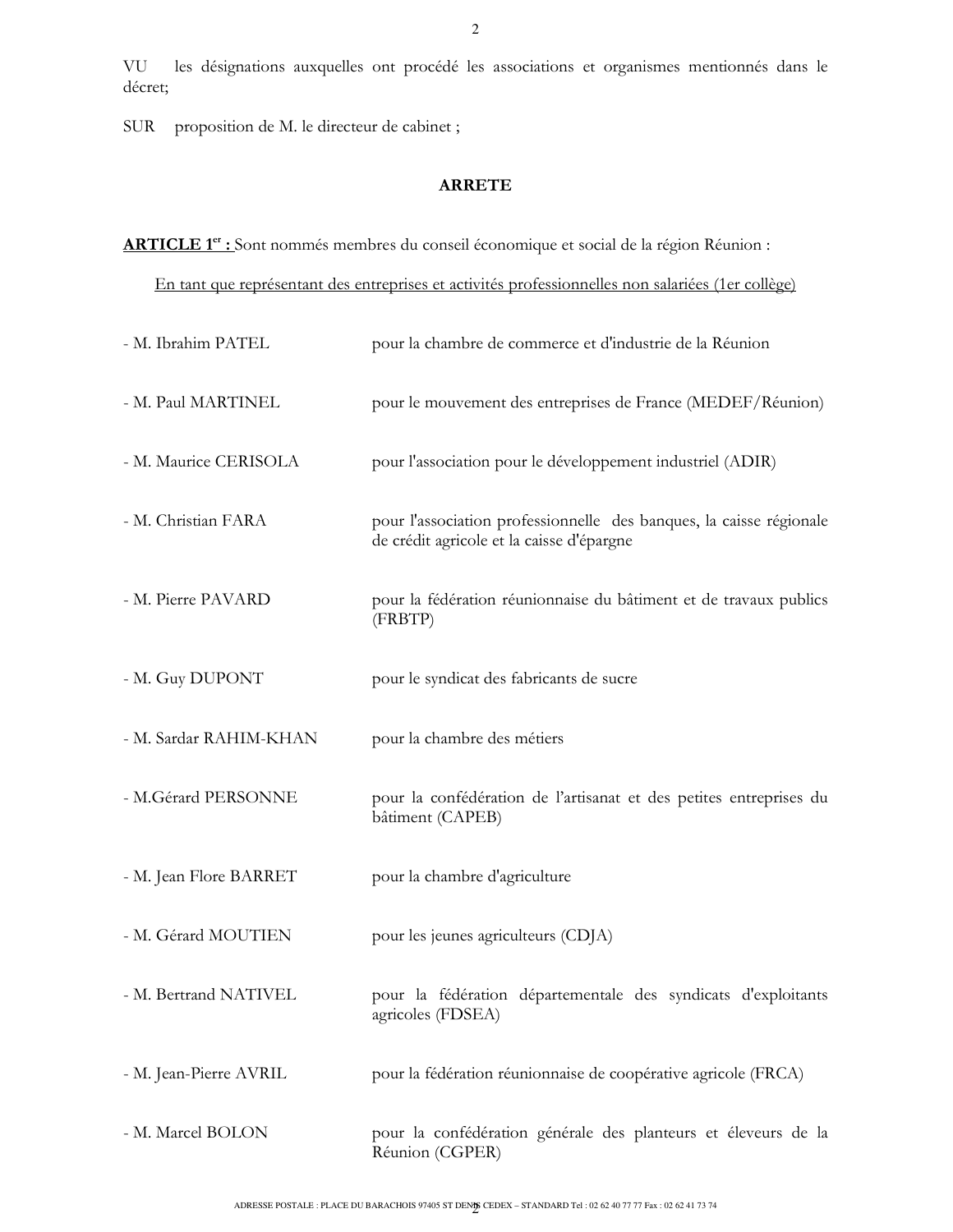| - M. Philippe DOKI-THONON                                                                       | pour l'union des métiers et industries de l'hôtellerie (UMIH) et le<br>syndicat professionnel des activités de loisir (SYPRAL)                                                                                                          |  |
|-------------------------------------------------------------------------------------------------|-----------------------------------------------------------------------------------------------------------------------------------------------------------------------------------------------------------------------------------------|--|
| Mme Béatrice DUBOSCQ                                                                            | pour le syndicat national des agents de voyage de la Réunion<br>(SNAV) et le bureau des représentants des compagnies aériennes à<br>la Réunion                                                                                          |  |
| - Maître Robert FERDINAND                                                                       | pour les conseils des ordres des médecins, des avocats, des<br>pharmaciens, des chirurgiens-dentistes, des pharmaciens, des<br>architectes, des experts-comptables, des géomètres-experts, des<br>sages-femmes, la chambre des notaires |  |
| - M. Bruno MILLOT                                                                               | pour l'association réunionnaise des professionnels des technologies<br>d'information et de communication (ARTIC)                                                                                                                        |  |
| En tant que représentants des syndicats de salariés (2ème collège)                              |                                                                                                                                                                                                                                         |  |
| - Mme Christine NICOL<br>- Mme Andrée LAFITTE<br>- M. Chaouki TRIMECHE<br>- M. Raymond CODARBOX | pour l'union interprofessionnelle de la Réunion C.F.D.T.<br>(U.I.R./CFDT)                                                                                                                                                               |  |
| - M. Alin DAMOUR<br>- M. Jacques LAPINSONNIERE                                                  | pour l'union régionale C.F.T.C. (UR/CFTC)                                                                                                                                                                                               |  |
| - M. Maximin BANON<br>- M. Ivan HOAREAU<br>- M. Georges-Marie LEPINAY<br>- M. Jean Marc GAMARUS | pour la confédération générale des travailleurs réunionnais<br>(C.G.T.R.)                                                                                                                                                               |  |

- M. Pierrick OLLIVIER - M. Benoît SERVANT
- M. Jacques VIRIN

| - M. Nicolas CARMI<br>- M. Eric MARGUERITE                                           | pour l'union départementale F.O. (UD-FO)                                                                               |
|--------------------------------------------------------------------------------------|------------------------------------------------------------------------------------------------------------------------|
| - M. Alain IGLICKI<br>- M. Daniel THIAW WING HAI                                     | pour l'union de la Réunion – confédération française de<br>l'encadrement - confédération générale des cadres (CFE-CGC) |
| - Mme Marie Claire HOAREAU<br>- M. Jean Pierre LALLEMAND<br>- M. Jean Raymond MONDON | pour l'union nationale des syndicats autonomes (UNSA)                                                                  |

 $\overline{3}$